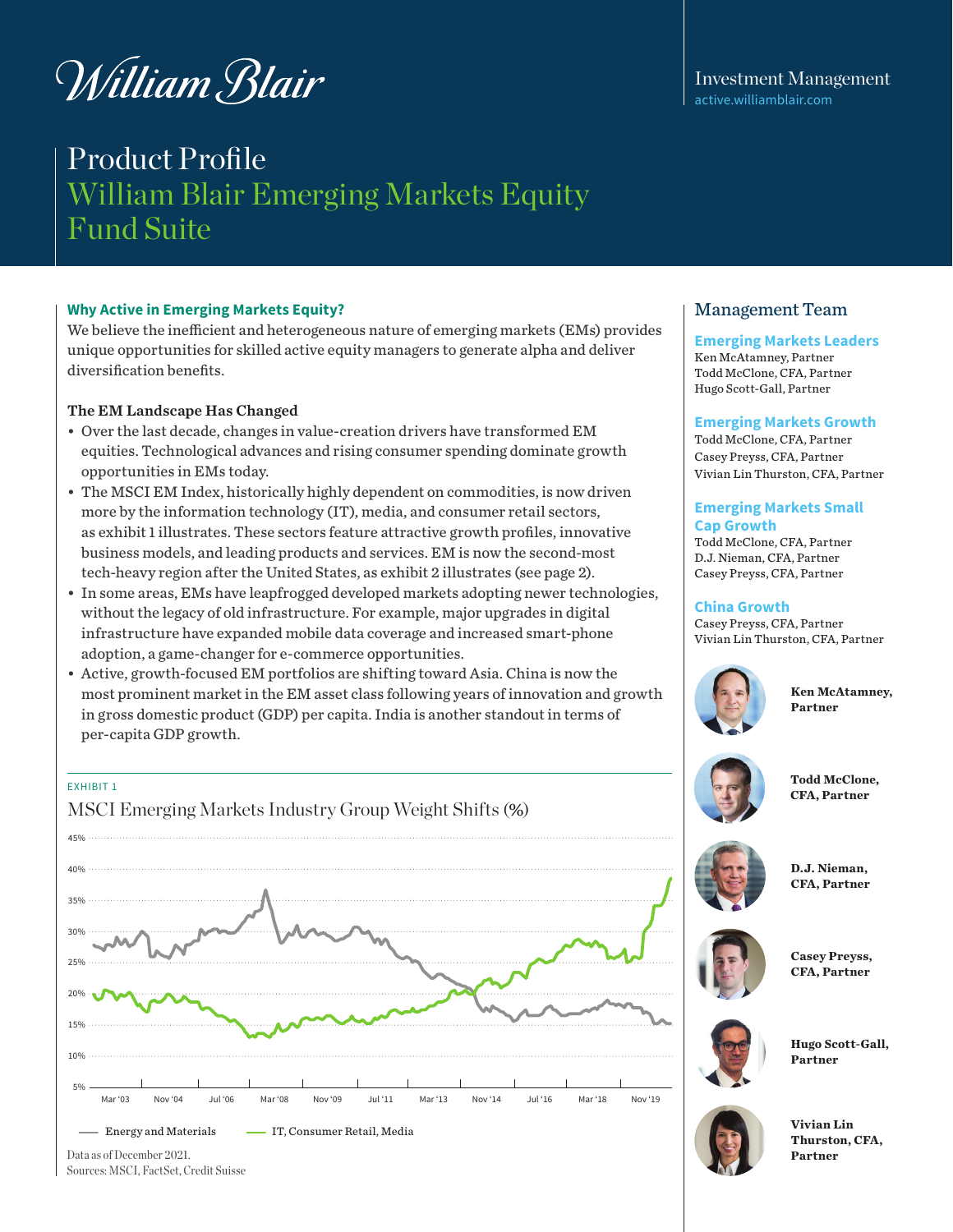

Data as of December 2021. Sources: MSCI, FactSet, Credit Suisse

### Insight Into Value Creation and Risk Are Essential

- Skilled active managers can anticipate changes in the evolving landscape of EMs and identify high-quality companies that operate in sectors with secular growth drivers and feature attractive business models, durable arivers and leature attractive business inodels, durable the Matiorin that provides a n<br>competitive advantages, and strong governance. The Matioris, the competitive la
- Identifying sustainable growth trends and idiosyncratic investment opportunities in EM requires in-depth research, extensive experience, and domain expertise.

#### Uncertainty and Change Are Constants **2020 Physical Experience, and do**<br> **Physical Change Are Constants JD.COM, 1.0% Reliance, 1.0%** p<br>**ge Meituan, 1.7%**

- Across EMs, new leaders will appear, uneven growth prospects will persist, and disparities in technology adoption and other economic opportunities between countries will remain. This highlights the importance of active management in this dynamic asset class.
- Passive investing is backward looking, forcing<br>investors to own less attractive companies, see investors to own less attractive companies, sectors, **2008 2.4% Vale, 2.2%** and countries with more perilous economic and fundamental growth prospects. 11:<br>**1.**<br>11: **Lukoil, 1.4%** nis<br>ar<br>et<br>er na<br>ol<br>.s

### **Why William Blair for Emerging Markets Equities?** One Global, Integrated Platform Benefits Emerging Markets

- We invest in EM equities through an integrated global platform that provides a holistic view of profit and growth drivers, the competitive landscape, supply-chain risks and opportunities, and other critical dynamics.
- Our team of seasoned fundamental sector analysts works hand-in-hand with portfolio managers, systematic analysts, strategists and traders, all of whom provide<br>essential inputs to our investment process analysts, strategists and traders, all of whor<br>essential inputs to our investment process.
- Our EM universe draws from a common pool of quality growth companies, creating synergies and crosspollination of ideas. Our range of EM strategies (see page 3) reflects the attractiveness of the opportunity set, as well as the breadth and depth of our team's research.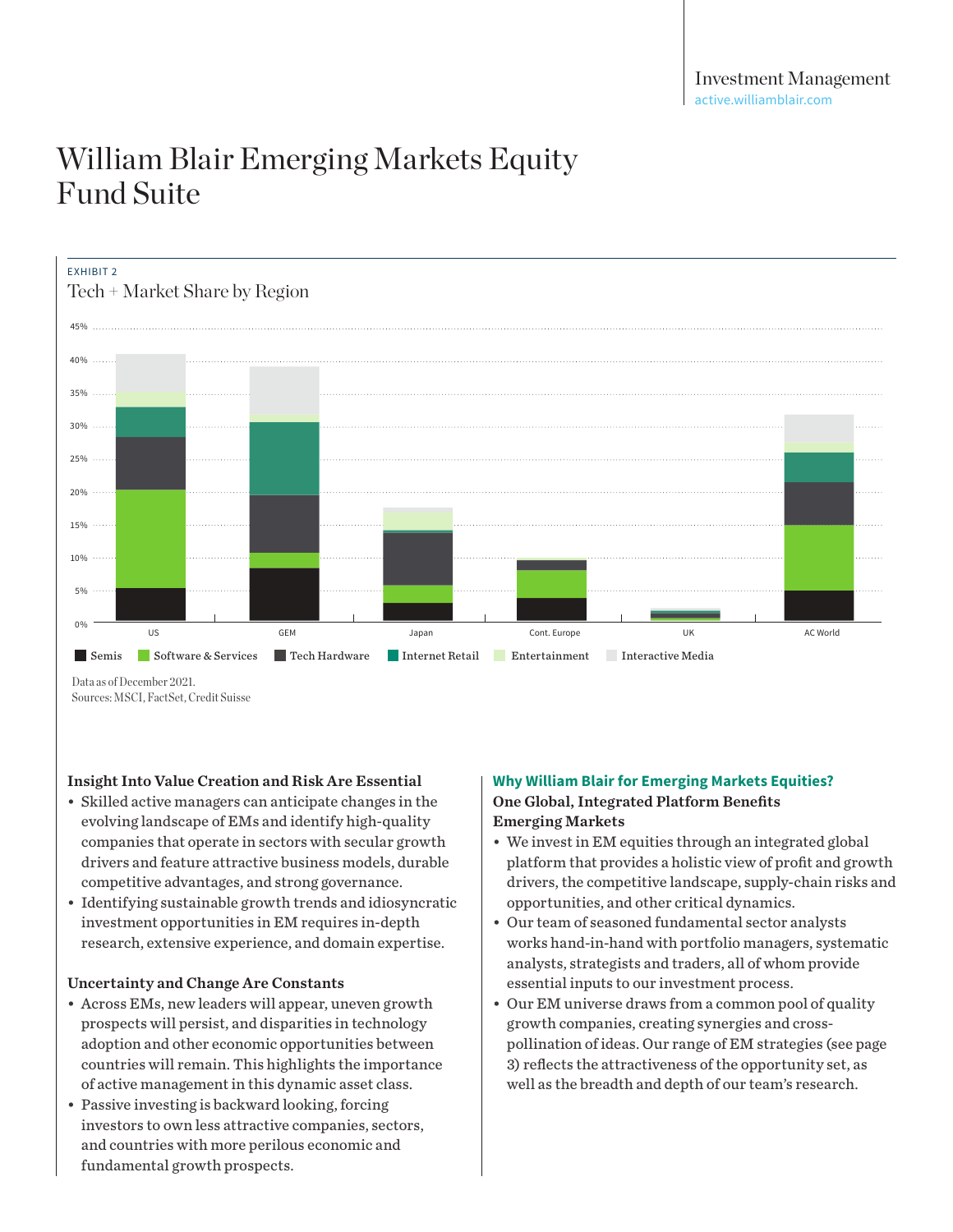# Deep Expertise in Emerging Markets

- We have been managing EM equity strategies using the same philosophy and process since 1996, delivering strong relative performance with a broad contribution across sectors and regions.
- Our small-cap expertise has contributed substantial alpha to our dedicated EM small-cap and broad EM growth strategies.
- We feel our expertise in Chinese equities is an important advantage. We have been investing in China for more than 20 years and in the China A-Shares market since 2013 and have delivered strong performance results in this key market.

### Leveraging Secular Growth Opportunities

- While our holistic approach covers all sectors, we typically overweight growth-oriented sectors, such as IT, consumer, and communication services.
- Asia has been a key regional focus, as the region delivers incremental sustainable value creation and presents the largest growth opportunities.

# Depth and Breadth of Research

- EM companies comprise almost 50% of William Blair's global high-quality growth universe, as exhibit 3 illustrates. Our analysts cover over 1,000 companies across emerging and frontier markets.
- Our fundamental research focuses on assessing sustainable value creation drivers, management quality, competitive advantages, growth prospects, and Environmental, Social, and Governance (ESG) factors.
- Our research analysts incorporate ESG analysis holistically in their evaluation of companies, focusing on material ESG risks and opportunities. We leverage our proprietary materiality map and ESG scores in our investment process.
- We meet with companies on the ground and engage with company managements on a regular basis.
- Quantitative tools and our proprietary technology platform "Summit" are competitive advantages as they help our fundamental analysts be more effective, targeted, and provide unbiased insights.

### EXHIBIT 3

William Blair's Global High Quality Growth Universe



Source: William Blair, as of December 31, 2021

# Our Team: By the Numbers

As of December 31, 2021

# \$19.54B

assets we manage in EM securities across all strategies (\$15.06 billion in dedicated EM strategies)

# \$4.69B

assets we manage in Chinese equities across all strategies (\$1.86 billion in China A-Shares)

 $15 + 10$ number of research analysts and research associates

 $1,000$ number of EM companies our analysts cover

40% typical percentage of time analysts spend visiting companies

580 number of EM company meetings in 2021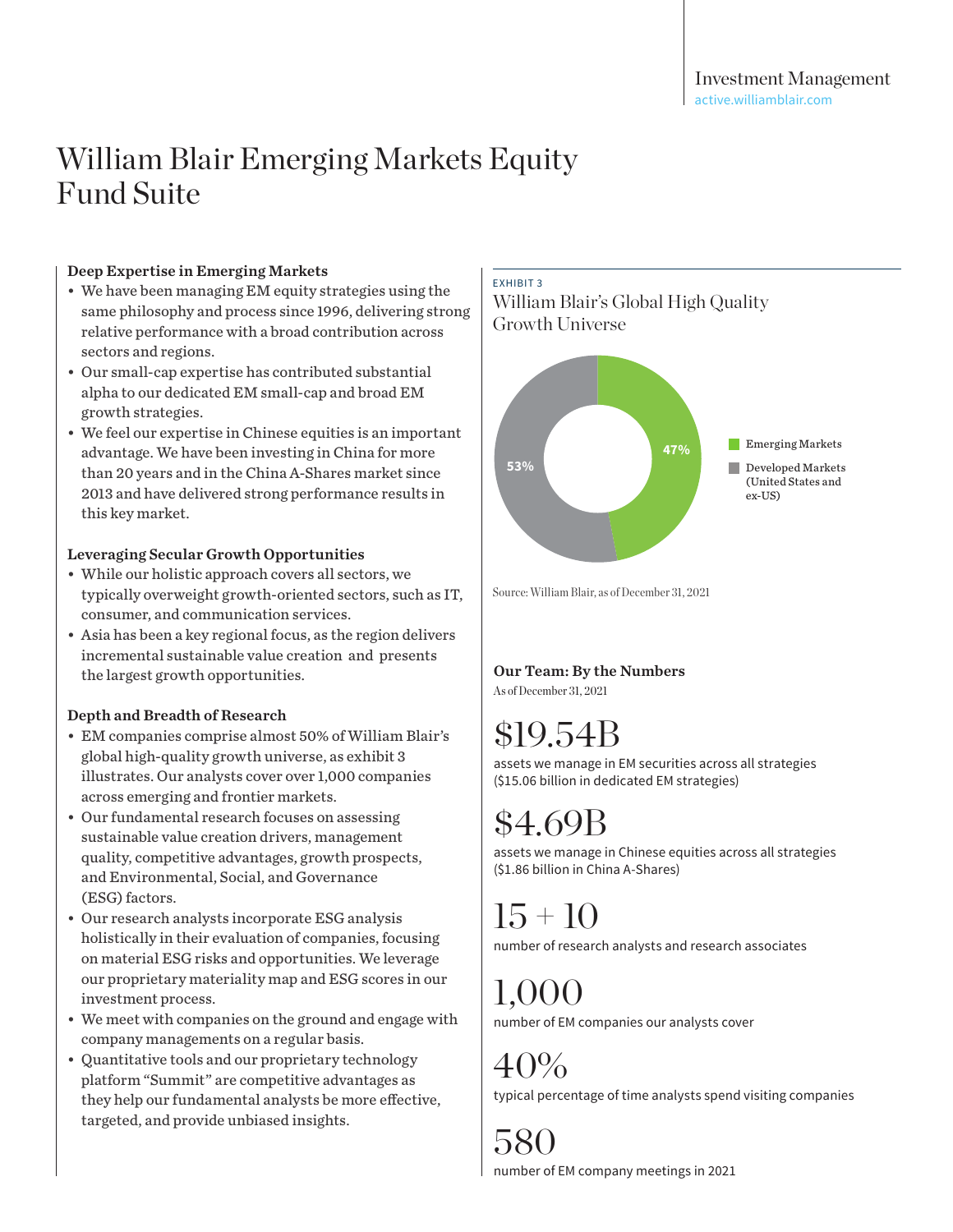#### **William Blair's EM Equity Fund Suite**

Our EM strategies are managed with a common investment team, philosophy, and process. Leveraging our integrated global platform, each EM strategy draws from a common universe of quality growth companies.

#### EXHIBIT 4

Emerging Markets Strategies



| <b>OVERLAP RANGE</b>                   | <b>EMG</b> | <b>EML</b> | <b>EMSC</b> | <b>CH GROWTH</b> |
|----------------------------------------|------------|------------|-------------|------------------|
| % of EMG that<br>Overlaps              |            | $40 - 80$  | $10 - 30$   | $10 - 40$        |
| % of EML that<br><b>Overlaps</b>       | $50 - 80$  |            | $0 - 10$    | $10 - 40$        |
| % of EMSC that<br><b>Overlaps</b>      | $35 - 60$  | $0 - 10$   |             | $0 - 20$         |
| % of CH Growth that<br><b>Overlaps</b> | $50 - 80$  | $20 - 50$  | $0 - 20$    |                  |

Data as of December 31, 2021.

Source: William Blair. For illustrative purposes only. Holdings and characteristics are subject to change.

#### EXHIBIT 5

### William Blair EM Equity Fund Characteristics

|                                                                                     | <b>EMERGING MARKETS</b><br><b>LEADERS</b>                                             | <b>EMERGING MARKETS GROWTH</b>                                                                                   | <b>EMERGING MARKETS SMALL</b><br><b>CAP GROWTH</b>               | <b>CHINA GROWTH</b>                                                                                                                           |
|-------------------------------------------------------------------------------------|---------------------------------------------------------------------------------------|------------------------------------------------------------------------------------------------------------------|------------------------------------------------------------------|-----------------------------------------------------------------------------------------------------------------------------------------------|
| <b>Scope</b>                                                                        | Portfolio of leading<br>companies in terms of<br>products, services,<br>and execution | Diversified, all-cap portfolio<br>of high-quality companies,<br>with constant exposure to<br>small-cap companies | Diversified portfolio of<br>high-quality, small-cap<br>companies | Focused portfolio of high-<br>quality growth Chinese<br>companies diversified<br>across share class, market<br>capitalization, and industries |
| <b>Benchmark</b>                                                                    | <b>MSCI Emerging Markets</b><br>(Net) (Mid/Large Cap)                                 | <b>MSCI Emerging Markets IMI</b><br>(Net) (Mid/Large/Small Cap)                                                  | <b>MSCI Emerging Markets</b><br>Small Cap (Net) (Small Cap)      | MSCI China All Shares Index<br>(Net)                                                                                                          |
| <b>Market Capitalization</b>                                                        | All Cap (Select Small Cap)                                                            | All Cap (Constant Small-Cap<br>Exposure)                                                                         | Small Cap (Weighted<br>Average \$2.2B)                           | All Cap (Constant Small-Cap<br>Exposure)                                                                                                      |
| <b>Small Cap Exposure</b><br>(below \$5B float adjusted<br>market cap) <sup>2</sup> | $0\% - 25\%$                                                                          | 10%-35%                                                                                                          | 85%-100%                                                         | 10%-35%                                                                                                                                       |
| <b>Mutual Fund I Share Ticker</b>                                                   | WBFI X                                                                                | <b>WBFIX</b>                                                                                                     | <b>BESIX</b>                                                     | <b>WICGX</b>                                                                                                                                  |
| China <sup>2</sup>                                                                  | $10\% - 40\%$                                                                         | $10\% - 45\%$                                                                                                    | 5%-35%                                                           | 100%                                                                                                                                          |

2 The small cap and China ranges are not investment guidelines. The teams are not managing the portfolios within these ranges. Based on typical historical ranges.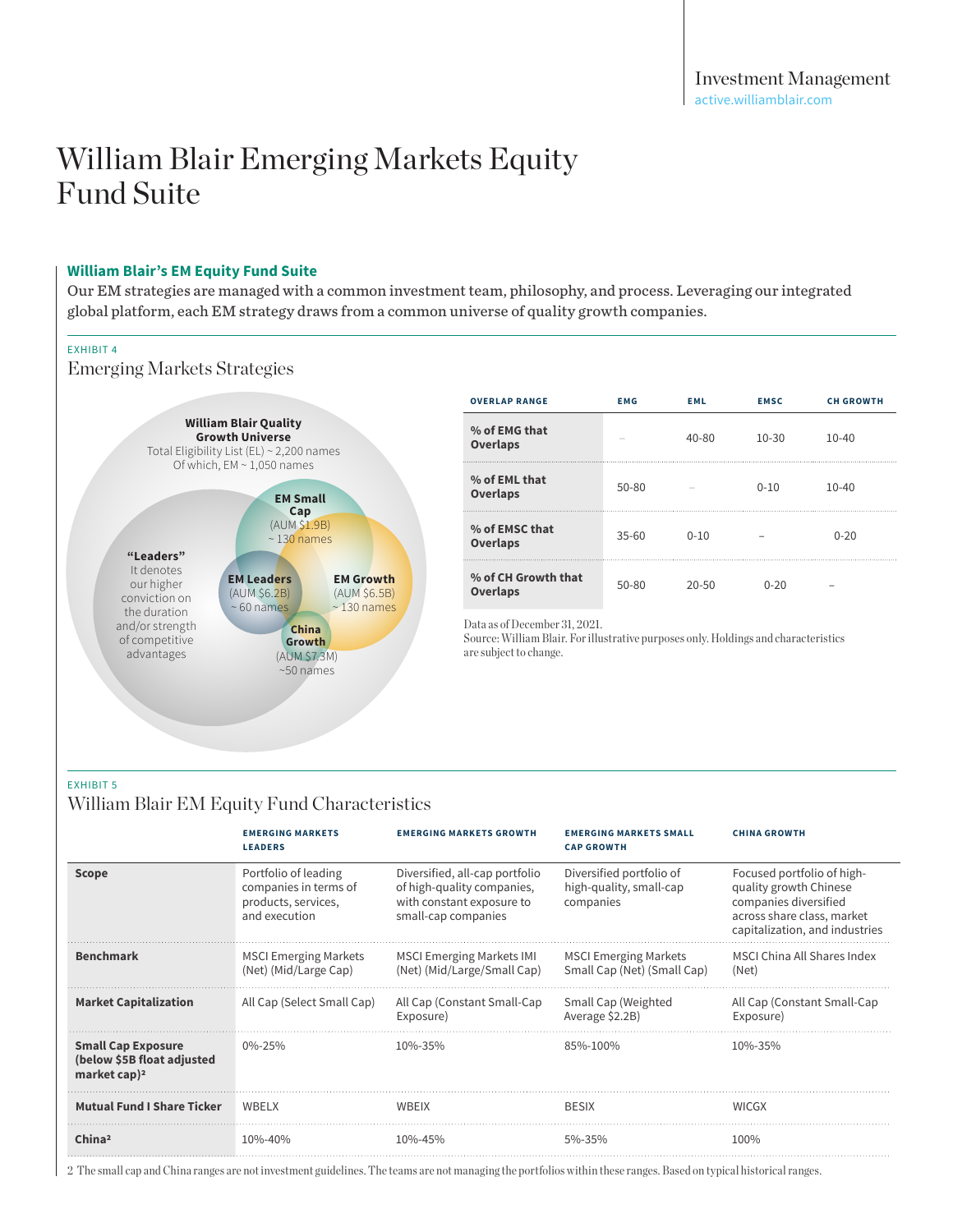### **Why William Blair?**

### Structure

• We are an independent, 100% active employee-owned firm with no distractions from our sole priority: creating strong, risk-adjusted returns for our clients.

### **Culture**

• We evolve to meet our clients' needs while remaining true to our core investment strengths and maintaining our uncompromising integrity.

### Approach

• Our autonomous investment teams have the freedom and flexibility to deliver high-conviction active management in a consistent, repeatable process.

### ESG Integration

• Leveraging our proprietary materiality framework, ESG considerations are holistically integrated in our fundamental analysis and aligned with our pursuit of better risk-adjusted returns over the long-term.

### $\Lambda$ ctive Never Rests<sup>TM</sup>

- We have 53 dedicated research analysts and 36 portfolio managers, and 37 of our 89 analysts and portfolio managers are partners (as of 12/31/21).
- Our ownership structure and career advancement opportunities help us retain top talent, ensuring our best investment minds are working on your behalf.

### Why Emerging Markets Now?

To read our latest emerging markets insights go to our *[blog](https://active.williamblair.com/insights/emerging-markets/)* or visit *[active.williamblair.com](http://active.williamblair.com)*.

# **Investment Management**

OUR CULTURE



**100% Active Employee-Owned** Our interests align with yours. **Dynamic and Stable** Our investment teams maintain continuity.